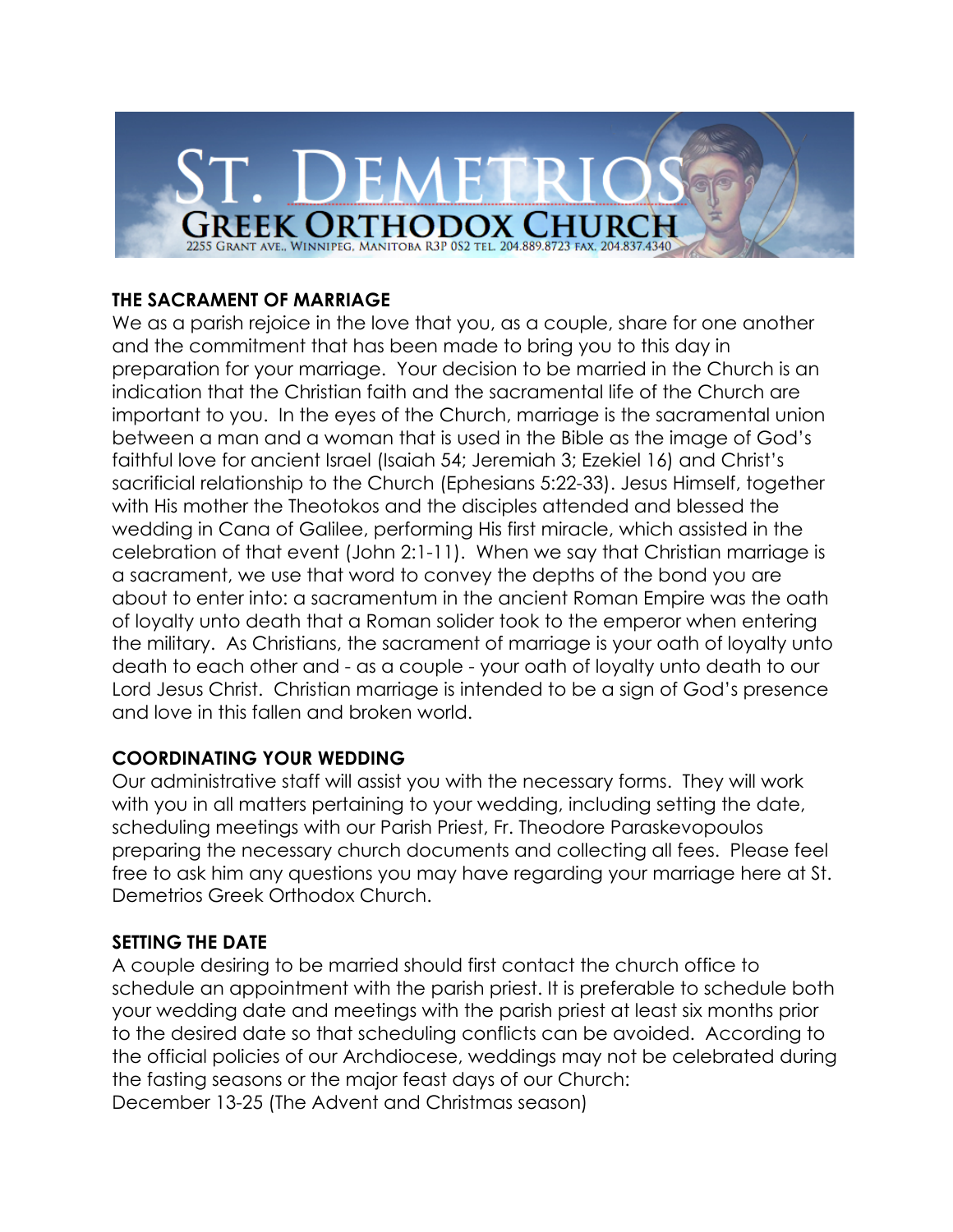January 5-6 (Epiphany) February 2 (the Presentation of the Lord to the Temple) Great Lent and Holy Week (usually mid-February, the entire month of March and part of April) August 1-15 (the fast of the Theotokos) August 29 (the beheading of John the Baptist) September 14 (the Exaltation of the Cross) The Ascension Pentecost This is in keeping with our ancient way of celebrating the Christian mystery in worship and exceptions can be made only rarely, in extreme circumstances, with the permission of the bishop.

# **THE COUPLE TO BE MARRIED: SACRAMENTAL PRESUPPOSITIONS**

Because marriage is a sacrament, weddings cannot be celebrated in a spiritual vacuum. This, therefore, presupposes that:

1. at least one of the couple to be married is an Orthodox Christian, baptized and /or chrismated in the Church, committed to Christ and His Church and an active steward for at least a year prior to the date of the wedding; and

2. the intended spouse, if not Orthodox, be a Christian baptized in the name of the Father, Son and Holy Spirit as commanded by the Lord ( Matthew 28:19). Because of the sacramental nature of the marriage bond (in which a couple not only pledge their love for each other but also their love for Christ) a wedding between an Orthodox Christian and a non-Christian may not be celebrated in the Church.

# **NECESSARY PAPERS AND DOCUMENTS**

The following documentation is needed to insure that your wedding will meet the criteria established by the Church and local civil authorities

1. verification of the baptism and stewardship/membership commitment of the Orthodox spouse (s);

2. verification of the baptism of the non-Orthodox spouse in a Christian community that baptizes in the name of the Father, Son and Holy Spirit (for example, the Roman Catholic and mainline Protestant churches such as the Lutheran and Episcopalian communities);

- 3. an ecclesiastical marriage license; and
- 4. a civil marriage license.

Please note that because of the separation of Church and state, two marriage licenses are necessary, one for the Church and one for the state. Also, please note that because a civil license carries a time limit of 90 days in Ontario, your civil license should be secured less than three months prior to the desired date of the wedding.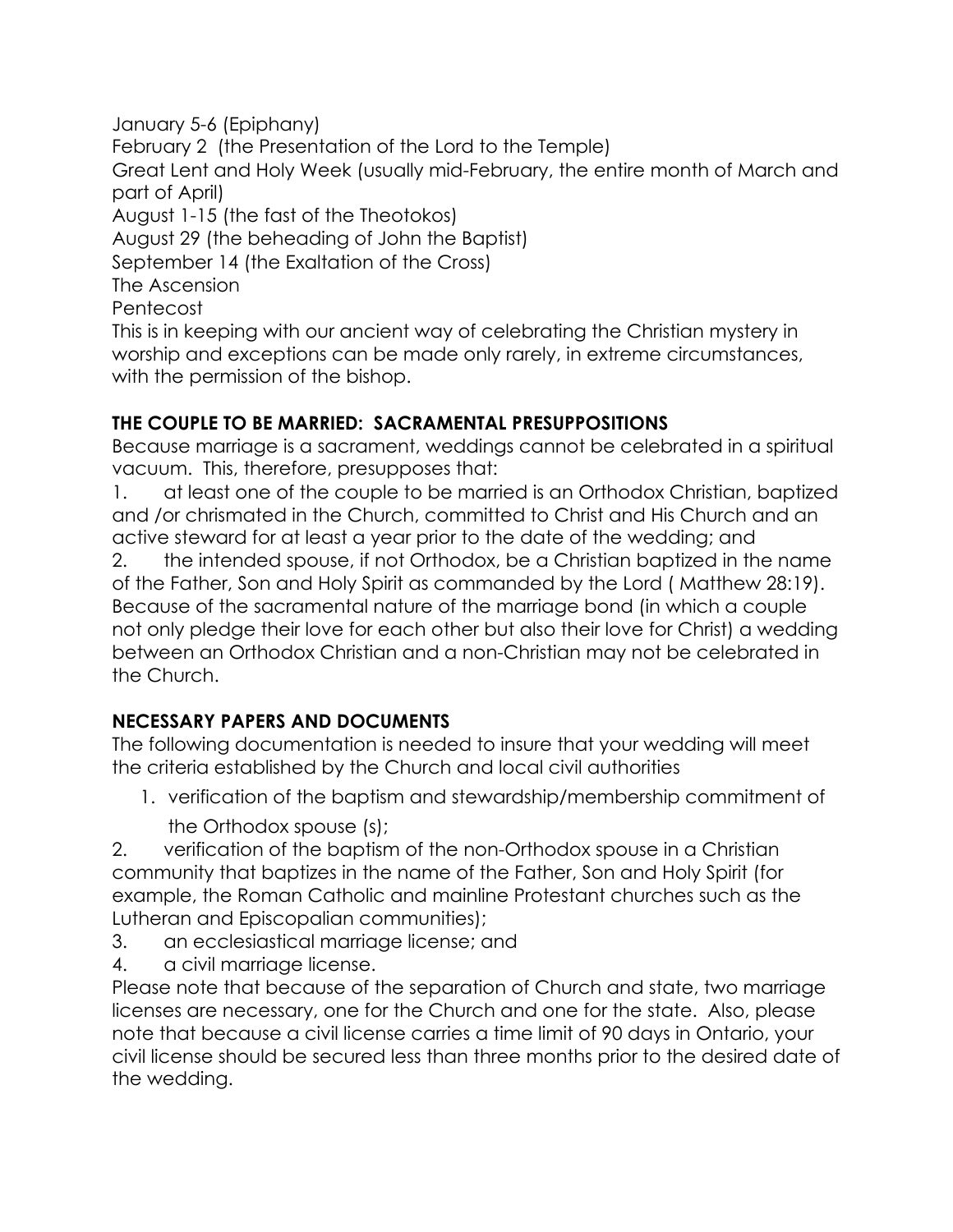#### **IN CASE OF PRIOR MARRIAGES**

If either of the parties has been previously married, the death certificate of the deceased spouse or the civil divorce decree issued by the state must be presented to the parish priest. If the prior marriage was celebrated in the Orthodox Church and ended in divorce, then an ecclesiastical divorce decree must also be presented.

#### **THE WEDDING PARTY**

The "koumbaro" or "koumbara" - the sponsor who will participate sacramentally in the service by exchanging the rings and the crowns that form an integral part of the marriage rite - must be an Orthodox Christianmust be an Orthodox Christian "In Good Standing" and a steward/member of his/her parish. "In Good Standing" means that they may not have gotten married outside the church or participated in any foreign sacraments, as this would excommunicate them from the Orthodox Church. The "koumbaro" or koumbara", if from another Orthodox parish, must provide proof from his/her parish priest certifying his/her active stewardship/membership in the Church. Other members of the wedding party need not be Orthodox.

#### **THE BRIDAL DRESS AND ATTENDANTS' GOWNS**

Care should be taken in selecting the bride's dress. The bridal gown and attendant's dresses should also exercise a decorum befitting a Church ceremony.

### **ITEMS NEEDED FOR THE WEDDING**

For Orthodox Christian betrothal and crowning services, several items are used liturgically:

- •2 decorated candles;
- •rings for both the bride and groom, for the betrothal;

•crowns—The crowns may be either Greek-style flower or pearl wreaths linked by a long, white ribbon (called stefana), or Russian-style jeweled metal crowns. Flower wreaths may be ordered from the florist with the other flowers (bouquets, corsages, reception-table centerpieces) or from a specialty supplier, and may be live or silk. If you are using metal crowns, make sure your parish has a set, and that they are in good condition;

If your wedding is on a Sunday or on a weekday when a Divine Liturgy is served, don't forget to pack some snacks in the box of items going to the church building, especially if you have very little time between Divine Liturgy and the betrothal and crowning services. Don't let a rumbling stomach or light head disrupt your wedding because you fasted for Communion and didn't have time to eat.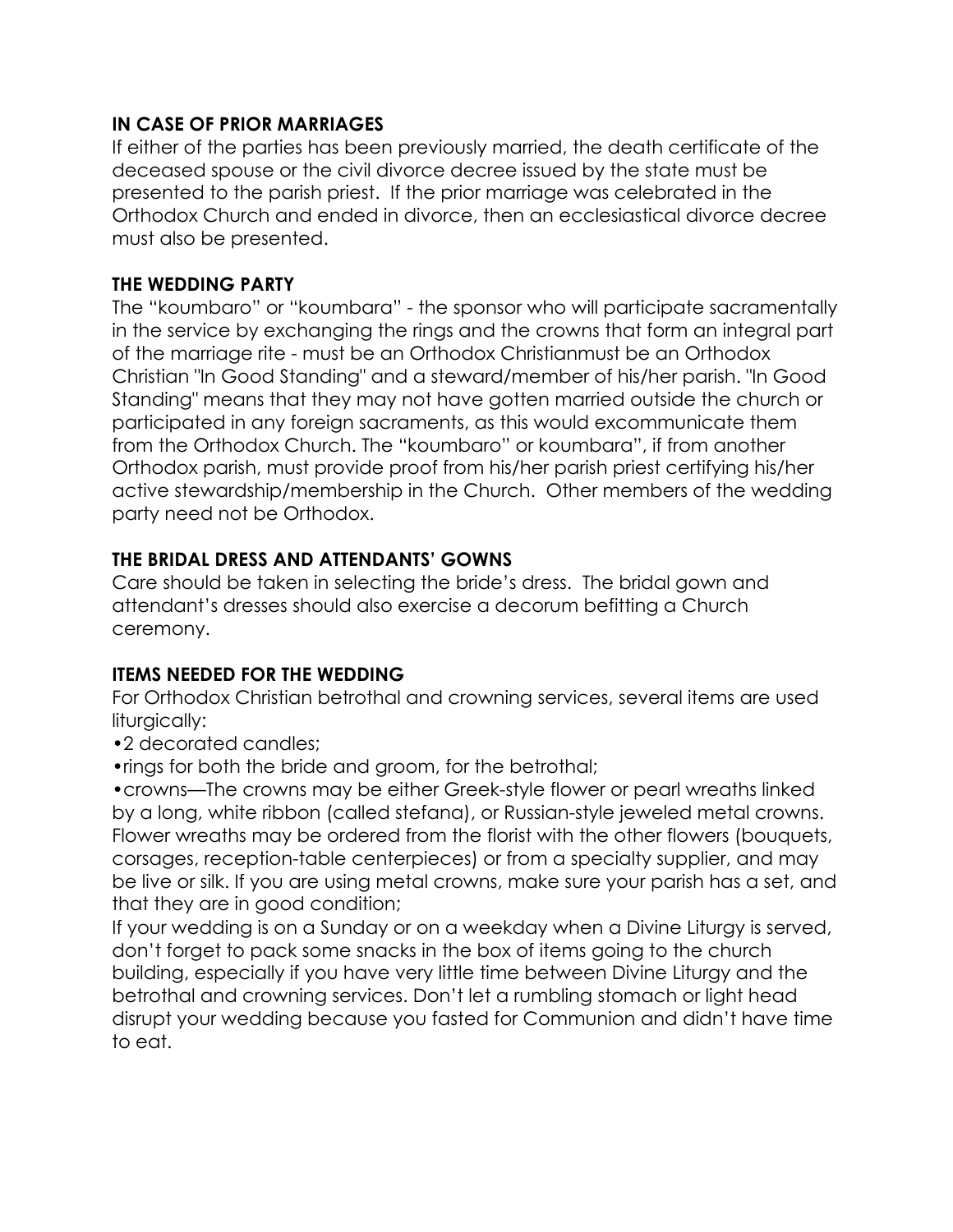#### **MUSIC**

Although it is not essential to the celebration of this sacrament, organ music has become a customary part of the wedding service in Canada. The organist may play as guests enter the Church, a processional for the wedding party and the bride and a recessional at the conclusion of the service. The music played must honor the Christian faith and be drawn from either the hymns of the Church and/or from that tradition of classical music composed for the Roman Catholic and Protestant communities. Please consult our pastor if you have any questions concerning the organist or particular music selections.

Fees for the services of the organist are your responsibility. The fee for the chanter is included in the sacrament fees.

### **PHOTOGRAPHY AND VIDEOTAPING**

Photographs of your wedding are permitted but should not in any way impede or distract from the celebration of the sacrament. Photographers should be quiet and respectful; the use of a flash is allowed. If you are planning on professional photography and videography, please ask that your photographer arrive early at the Church so that guidelines can be laid out. Also, please ask guests to be respectful of the professional's space, for your benefit.

### **VISITING CLERGY**

Guest clergy, in Communion with the Orthodox Church, may participate in a wedding at St. Demetrios. Canonically, it is the responsibility of the priest where the wedding is taking place to extend an invitation to any and all visiting clergy. Orthodox Christian clergymen in communion with the Archdiocese are welcome to participate in the celebration of sacraments at St. Demetrios, with the blessings of our pastor.

Non-Orthodox clergymen from other Christian communities may not take part in the celebration of the sacrament of marriage per se. It is the official policy of our Archdiocese that clergy from other Christian confessions may be

acknowledged at the conclusion of the wedding service and invited forward to the solea where they may offer a

prayer and briefly address the couple.

### **PREPARATION FOR MARRIAGE**

In your meetings with the priest, he will discuss the sacramental nature of the marriage bond, the Christian understanding of marriage as it is expressed in the Scriptures and the marriage service itself. In cases where one of the spouses is not Orthodox, the couple should plan to meet with Fr. Ted, to have any questions answered. Further, the couple should make an effort to attend bible study.